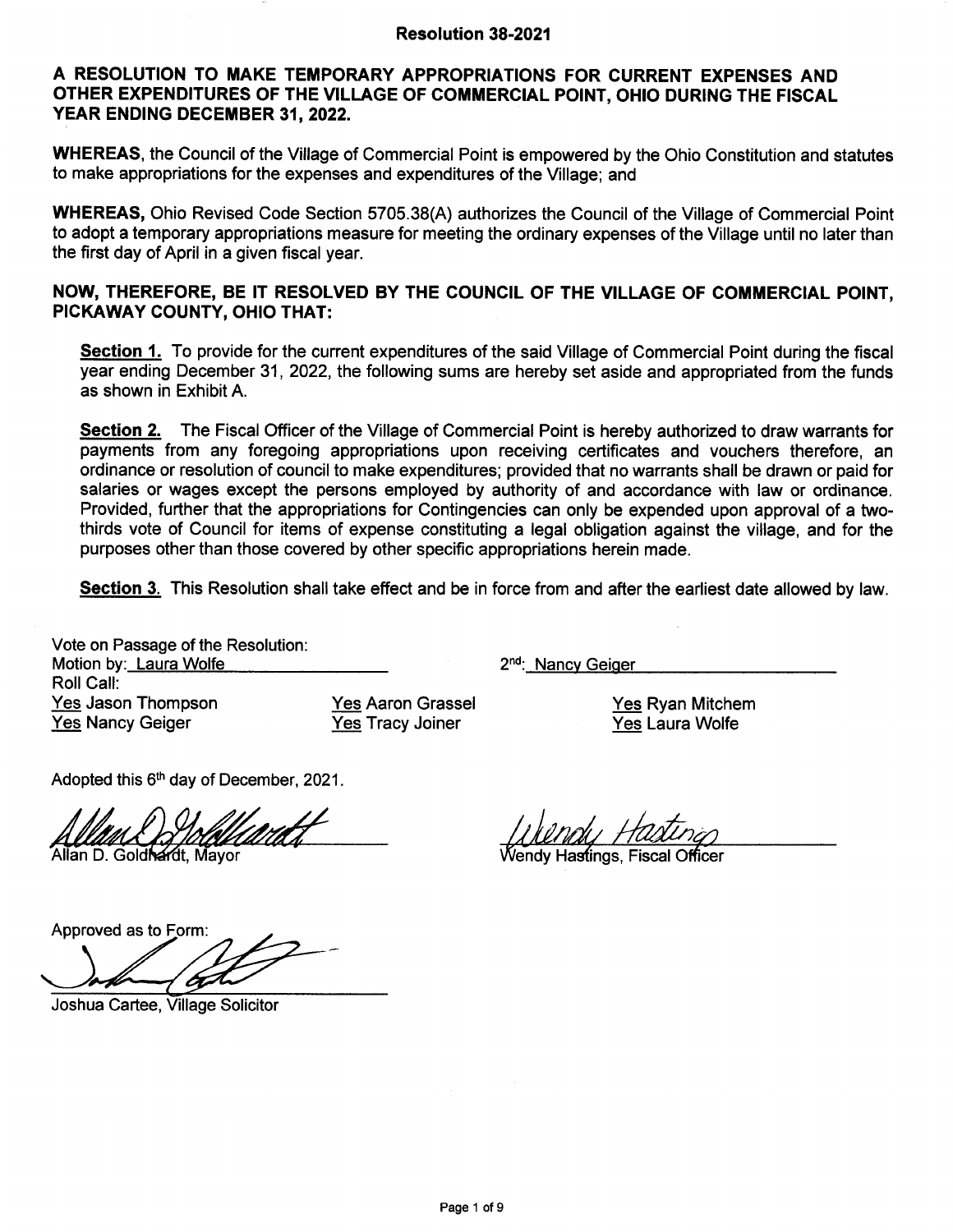# Resolution 38-2021

| <b>General Fund</b>                             | Account                                   | 2022       |
|-------------------------------------------------|-------------------------------------------|------------|
| Item                                            | <b>Number</b>                             | Temporary  |
|                                                 | <b>Security of Persons &amp; Property</b> |            |
| Salary (Police Chief Full Time)                 | 1000-110-190-1001                         | 62,920.00  |
| Salary (Police Sergeant)                        | 1000-110-190-1002                         | 59,600.00  |
| Salary (Police Officer - Part Time officers)    | 1000-110-190-1013                         | 25,000.00  |
| Salary (Police Officer - Full Time)             | 1000-110-190-1015                         | 275,000.00 |
| OPERS - 14% (Part Time)                         | 1000-110-211                              | 5,000.00   |
| Medicare - 2%                                   | 1000-110-213                              | 9,000.00   |
| OP & F for Full Time Positions                  | 1000-110-215                              | 70,000.00  |
| Insurance for Employees                         | 1000-110-220                              | 50,000.00  |
| Worker's Compensation (Police Chief & Officers) | 1000-110-225                              | 35,000.00  |
| Uniforms & Clothing                             | 1000-110-270                              | 6,600.00   |
| Telephone (WIFI Card & Cell Phone)              | 1000-110-321                              | 2,000.00   |
| <b>Other Communications - Community Project</b> | 1000-110-329                              | 5,000.00   |
| <b>Training Services</b>                        | 1000-110-348                              | 4,000.00   |
| Insurance & Bonding                             | 1000-110-351                              | 6,000.00   |
| Money Reserved for Police Cruiser               | 1000-110-393                              | 75,000.00  |
| Contractual Services (LEADS, LEXIPOL)           | 1000-110-399                              | 12,000.00  |
| <b>Operating Supplies &amp; Materials</b>       | 1000-110-420                              | 30,000.00  |
| Repair & Maint. of Motor Vehicles               | 1000-110-433                              | 10,000.00  |
| <b>Capital Outlay</b>                           | 1000-110-590                              | 5,000.00   |
| Total                                           |                                           | 747,120.00 |
|                                                 |                                           |            |
|                                                 | <b>Street Lighting</b>                    |            |
| Electricity                                     | 1000-130-311                              | 35,000.00  |
|                                                 |                                           |            |
|                                                 | Traffic Signals, Signs, & Marking         |            |
| Electricity - School Sign                       | 1000-150-311                              | 400.00     |
| <b>Operating Supplies &amp; Materials</b>       | 1000-150-420                              | 5,000.00   |
| Total                                           |                                           | 5,400.00   |
|                                                 |                                           |            |
|                                                 |                                           |            |
|                                                 | <b>Public Health Services</b>             |            |
| County Health District - Dues & Fees            | 1000-210-391                              | 15,000.00  |
| Other Public Health Services - Pest Control     | 1000-290-399                              | 2,000.00   |
| Total                                           |                                           | 17,000.00  |
|                                                 |                                           |            |
|                                                 | Community Planning and Zoning             |            |
| Salary (Zoning Inspector)                       | 1000-410-190                              | 10,000.00  |
| OPERS - 14% (Zoning Inspector)                  | 1000-410-211                              | 1,400.00   |
| Medicare - 2% (Zoning Inspector)                | 1000-410-213                              | 200.00     |
| Workers Compensation (Zoning Inspector)         | 1000-410-225                              | 200.00     |
| Employee Reimbursements (Milage)                | 1000-410-250                              | 1,000.00   |
| Accounting & Legal Fees (Zoning Issues)         | 1000-410-341                              | 2,000.00   |
| <b>Contractual Services (Mowing)</b>            | 1000-410-399                              | 500.00     |
| Total                                           |                                           | 15,300.00  |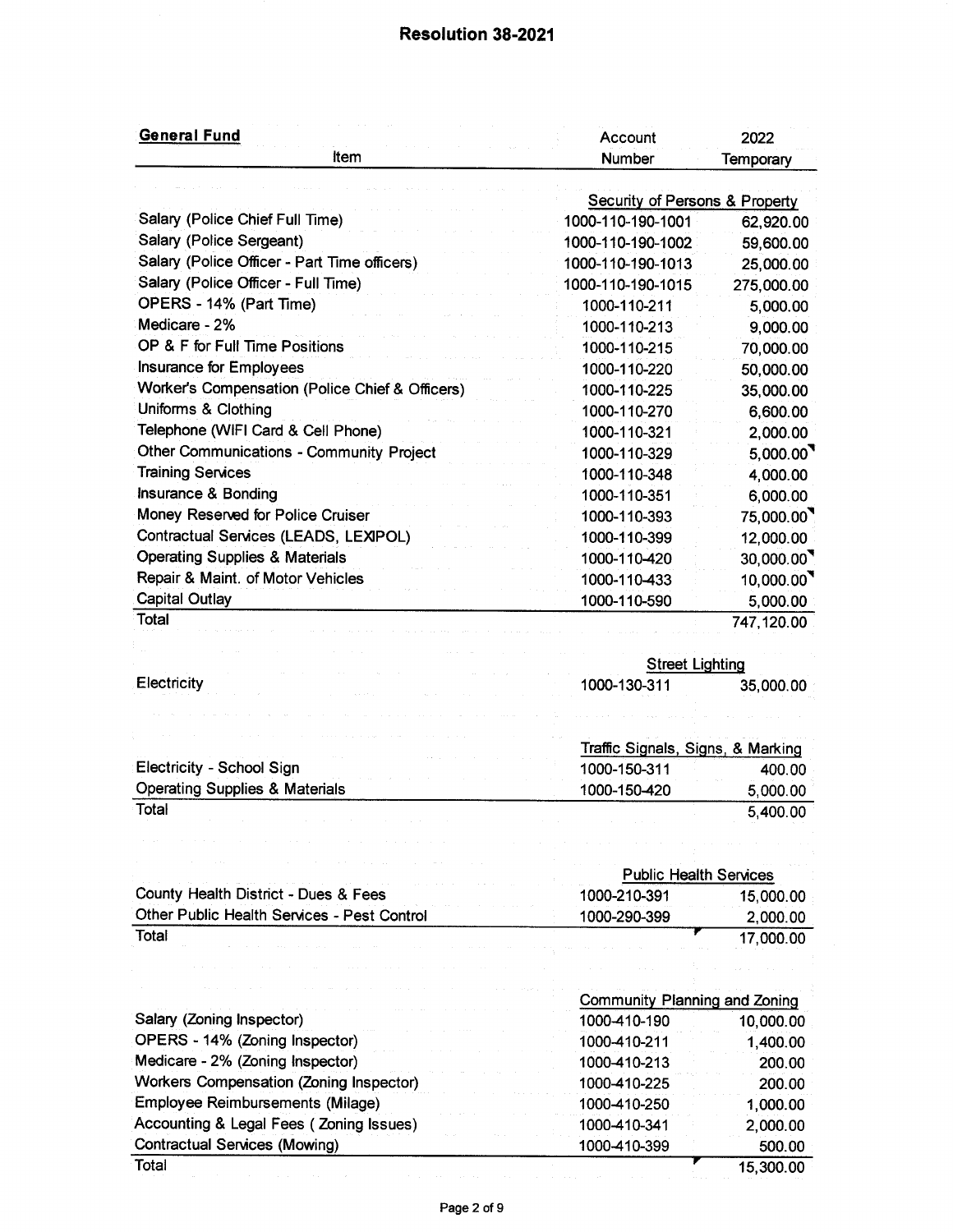$\bar{z}$ 

| <b>General Fund (continued)</b><br>Item                                                                                                                                                                                                                                                              | Account<br>Number              | 2022                                                                                     |
|------------------------------------------------------------------------------------------------------------------------------------------------------------------------------------------------------------------------------------------------------------------------------------------------------|--------------------------------|------------------------------------------------------------------------------------------|
|                                                                                                                                                                                                                                                                                                      |                                | Temporary                                                                                |
|                                                                                                                                                                                                                                                                                                      | Transportation                 |                                                                                          |
| Salary - Street Commissioner                                                                                                                                                                                                                                                                         | 1000-620-190                   | 60,000.00                                                                                |
| <b>OPERS - (Street Commissioner)</b>                                                                                                                                                                                                                                                                 | 1000-620-211                   | 6,500.00                                                                                 |
| Medicare - (Street Commissioner)                                                                                                                                                                                                                                                                     | 1000-620-213                   | 1,500.00                                                                                 |
| <b>Insurance</b>                                                                                                                                                                                                                                                                                     | 1000-620-220                   | 5,000.00                                                                                 |
| Worker's Comp - (Street Commissioner)                                                                                                                                                                                                                                                                | 1000-620-225                   | 1,000.00                                                                                 |
| Uniforms and Clothing                                                                                                                                                                                                                                                                                | 1000-620-270                   | 500.00                                                                                   |
| Insurance and Bonding                                                                                                                                                                                                                                                                                | 1000-620-351                   | 10,000.00                                                                                |
| <b>Contractual Services - STREETS</b>                                                                                                                                                                                                                                                                | 1000-620-399                   |                                                                                          |
| <b>Operating Supplies and Materials</b>                                                                                                                                                                                                                                                              | 1000-620-420                   | 50,000.00                                                                                |
| <b>Capital Outlay</b>                                                                                                                                                                                                                                                                                | 1000-620-590                   | 150,000.00                                                                               |
| Total                                                                                                                                                                                                                                                                                                |                                | 284,500.00                                                                               |
|                                                                                                                                                                                                                                                                                                      |                                |                                                                                          |
|                                                                                                                                                                                                                                                                                                      |                                |                                                                                          |
|                                                                                                                                                                                                                                                                                                      |                                |                                                                                          |
|                                                                                                                                                                                                                                                                                                      |                                |                                                                                          |
|                                                                                                                                                                                                                                                                                                      | Streets, Sidewalks, Curbs      |                                                                                          |
| Streets Cleaning, Snow and Ice Removal                                                                                                                                                                                                                                                               | 1000-630-396                   | 10,000.00                                                                                |
| <b>Storm Sewer and Drains</b>                                                                                                                                                                                                                                                                        | 1000-640-399                   | 50,000.00                                                                                |
|                                                                                                                                                                                                                                                                                                      |                                |                                                                                          |
|                                                                                                                                                                                                                                                                                                      | 1000-670-396                   |                                                                                          |
| <b>Sidewalks</b><br>Total                                                                                                                                                                                                                                                                            |                                | 20,000.00<br>80,000.00                                                                   |
|                                                                                                                                                                                                                                                                                                      |                                |                                                                                          |
|                                                                                                                                                                                                                                                                                                      | Mayor & Administrative Offices |                                                                                          |
| Salary (Administrator)                                                                                                                                                                                                                                                                               | 1000-710-131                   |                                                                                          |
|                                                                                                                                                                                                                                                                                                      | 1000-710-139-1020              |                                                                                          |
|                                                                                                                                                                                                                                                                                                      | 1000-710-161                   |                                                                                          |
|                                                                                                                                                                                                                                                                                                      | 1000-710-211                   |                                                                                          |
|                                                                                                                                                                                                                                                                                                      | 1000-710-212                   |                                                                                          |
| Salary - Engineer<br>Salary (Mayor)<br>OPERS - 14% (Administrator, Assist, Engineer)<br><b>Social Security</b><br>Medicare - 2% (Administrator & Mayor)                                                                                                                                              | 1000-710-213                   |                                                                                          |
| Workers Compensation (Administrator & Mayor)                                                                                                                                                                                                                                                         | 1000-710-225                   | 6,000.00<br>4,000.00<br>15,000.00<br>2,000.00<br>1,300.00<br>750.00<br>1,000.00          |
| Employee Reimbursements (Office Items)                                                                                                                                                                                                                                                               | 1000-710-250                   | 500.00                                                                                   |
| Electricity                                                                                                                                                                                                                                                                                          | 1000-710-311                   | 10,000.00                                                                                |
|                                                                                                                                                                                                                                                                                                      | 1000-710-313                   |                                                                                          |
|                                                                                                                                                                                                                                                                                                      | 1000-710-321                   | 1,300.00<br>6,000.00                                                                     |
|                                                                                                                                                                                                                                                                                                      | 1000-710-322                   |                                                                                          |
|                                                                                                                                                                                                                                                                                                      | 1000-710-329                   |                                                                                          |
|                                                                                                                                                                                                                                                                                                      | 1000-710-348                   |                                                                                          |
|                                                                                                                                                                                                                                                                                                      | 1000-710-351                   |                                                                                          |
|                                                                                                                                                                                                                                                                                                      | 1000-710-399                   |                                                                                          |
|                                                                                                                                                                                                                                                                                                      | 1000-710-410                   |                                                                                          |
| <b>Natural Gas</b><br>Telephone<br>Postage<br>Other - Communications, Printing and Advertising<br>Training<br>Insurance - Office<br><b>Contractual Services</b><br><b>Office Supplies &amp; Materials</b><br>Cleaning, Maintenance & Repair of Admin. Building<br>Machinery, Equipment and Furniture | 1000-710-431<br>1000-710-540   | 2,000.00<br>3,000.00<br>500.00<br>4,500.00<br>500.00<br>7,500.00<br>1,000.00<br>5,000.00 |

 $\bar{\beta}$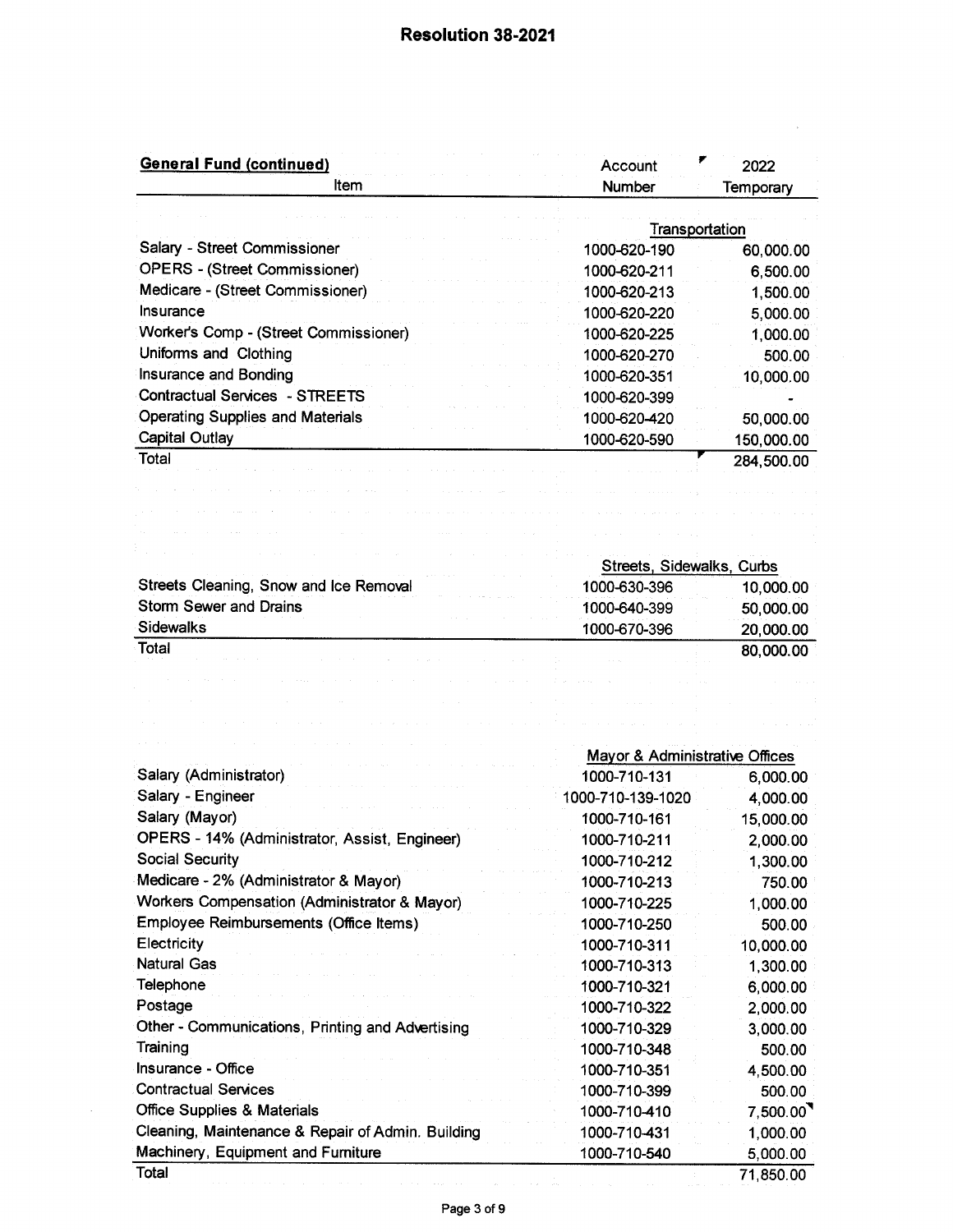| <b>General Fund (continued)</b>                       | Account                               | 2022                                              |
|-------------------------------------------------------|---------------------------------------|---------------------------------------------------|
| ltem                                                  | Number                                | <b>Temporary</b>                                  |
|                                                       | <b>Legislative Council Activities</b> |                                                   |
| Salaries (Council)                                    | 1000-715-111                          | 15,000.00                                         |
| Social Security - 6.2% (Council)                      | 1000-715-212                          | 1,000.00                                          |
| Medicare - 2% (Council)                               | 1000-715-213                          | 500.00                                            |
| <b>Workers Compensation (Council)</b>                 | 1000-715-225                          | 200.00                                            |
| Accounting & Legal Fees (Solicitor Fees)              | 1000-715-341                          | 100,000.00                                        |
| <b>Engineering Services</b>                           | 1000-715-346                          | 2,500.00                                          |
| <b>Council Member's Training &amp; Seminars</b>       | 1000-715-348                          | 1,500.00                                          |
| Professional & Technical Services (Codification)      | 1000-715-349                          | 10,000.00                                         |
| Total                                                 |                                       | 130,700.00                                        |
|                                                       |                                       |                                                   |
|                                                       | Mayor's Court                         |                                                   |
| Professional Services - Magistrate Fee                | 1000-720-340                          | 4,000.00                                          |
| Professional Services - Prosecutor                    | 1000-720-341                          | 10,000.00                                         |
| Dues & Fees                                           | 1000-720-391                          | $200.00$ <sup>9</sup>                             |
| <b>Other-Other Contractual Services</b>               | 1000-720-399                          | 1,500.00                                          |
| Total                                                 |                                       | 15,700.00                                         |
| Salary (Fiscal Officer - 50%)                         | <b>Fiscal Officer</b><br>1000-725-121 | 36,400.00                                         |
| Salary (Administrative Assistant 30%)                 | 1000-725-122                          | 15,000.00                                         |
| <b>OPERS - 14%</b>                                    | 1000-725-211                          | 8,500.00                                          |
| Medicare - 2%                                         | 1000-725-213                          | 1,500.00                                          |
| Insurance for Fiscal Officer & Staff Full Time        | 1000-725-220                          | 7,500.00                                          |
| <b>Workers Compensation</b>                           | 1000-725-225                          | 1,000.00                                          |
| <b>Uniform Accounting Network</b>                     | 1000-725-343                          | 7,500.00                                          |
| Insurance & Bonding (Fiscal Officer & Assistant)      | 1000-725-351                          | 500.00                                            |
| Contractual Services - Training, Temporary Help, etc. | 1000-725-399                          | 300.00                                            |
| Total                                                 |                                       | 78,200.00                                         |
|                                                       |                                       |                                                   |
|                                                       | Land & Buildings                      |                                                   |
| Repair & Maintenance of Buildings                     |                                       |                                                   |
| Capital Outlay for Land & Land Imp(Gathering Place    |                                       |                                                   |
|                                                       | 1000-730-392                          |                                                   |
|                                                       | 1000-730-510                          |                                                   |
| Equipment<br>Total                                    | 1000-730-520                          | 11,000.00<br>100,000.00<br>1,500.00<br>112,500.00 |
|                                                       |                                       |                                                   |
|                                                       | <b>County Auditor Fees</b>            |                                                   |
| <b>Property Tax Collection Fees</b>                   | 1000-740-344                          | 4,500.00                                          |
| <b>Election Expenses</b>                              | 1000-740-345                          | 1,000.00                                          |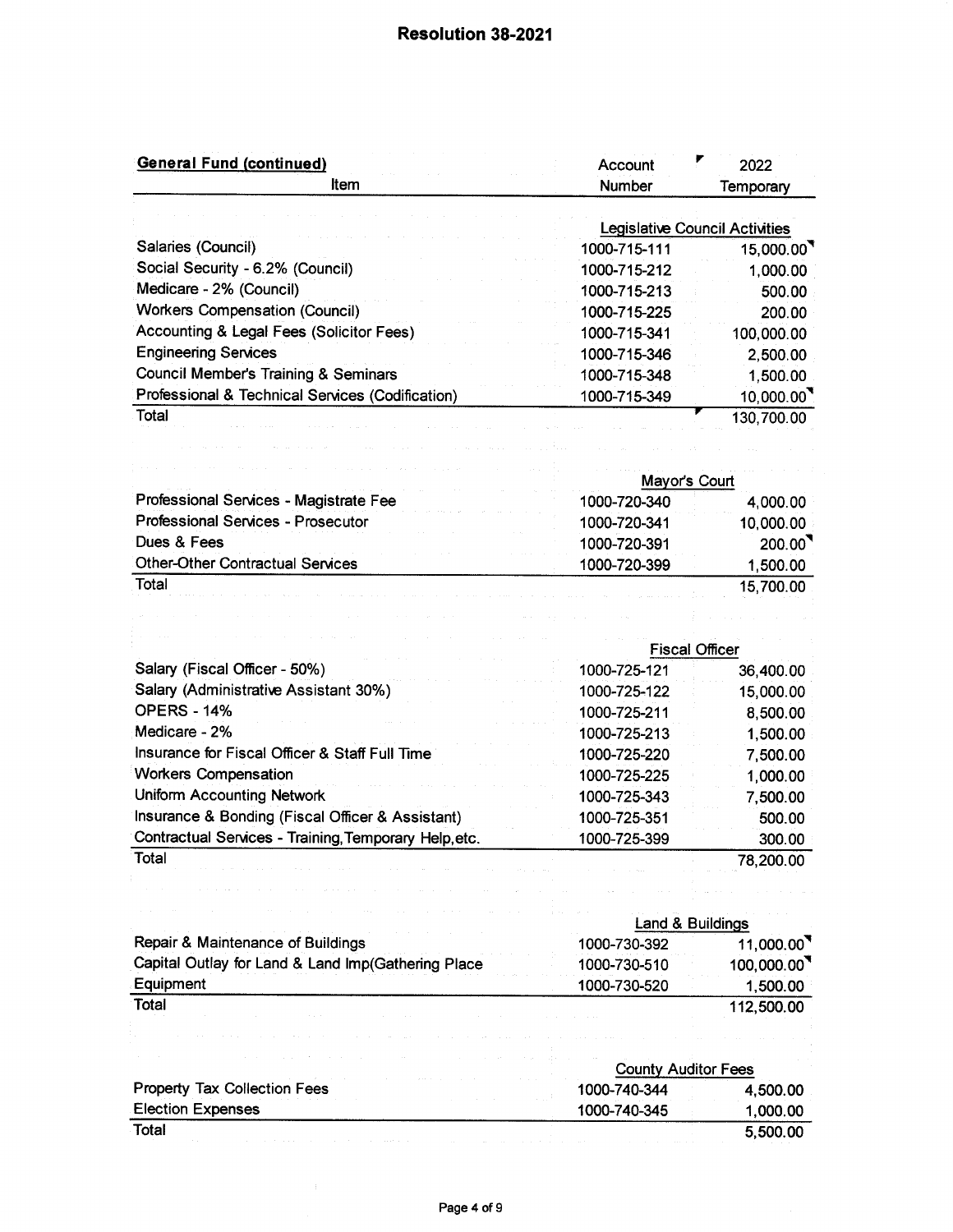| Number<br><b>State Auditor Fees</b><br>1000-745-342 | Temporary<br>12,500.00 |
|-----------------------------------------------------|------------------------|
|                                                     |                        |
|                                                     |                        |
|                                                     |                        |
|                                                     |                        |
|                                                     |                        |
|                                                     |                        |
| <b>Other Financing Uses</b>                         |                        |
| 1000-755-391                                        | 40,000.00              |
| 1000-910-910                                        | 1,470,321.69           |
|                                                     | 1,510,321.69           |
|                                                     |                        |
|                                                     |                        |
|                                                     | 3,121,591.69           |
|                                                     |                        |

 $\mathcal{A}^{\mathcal{A}}$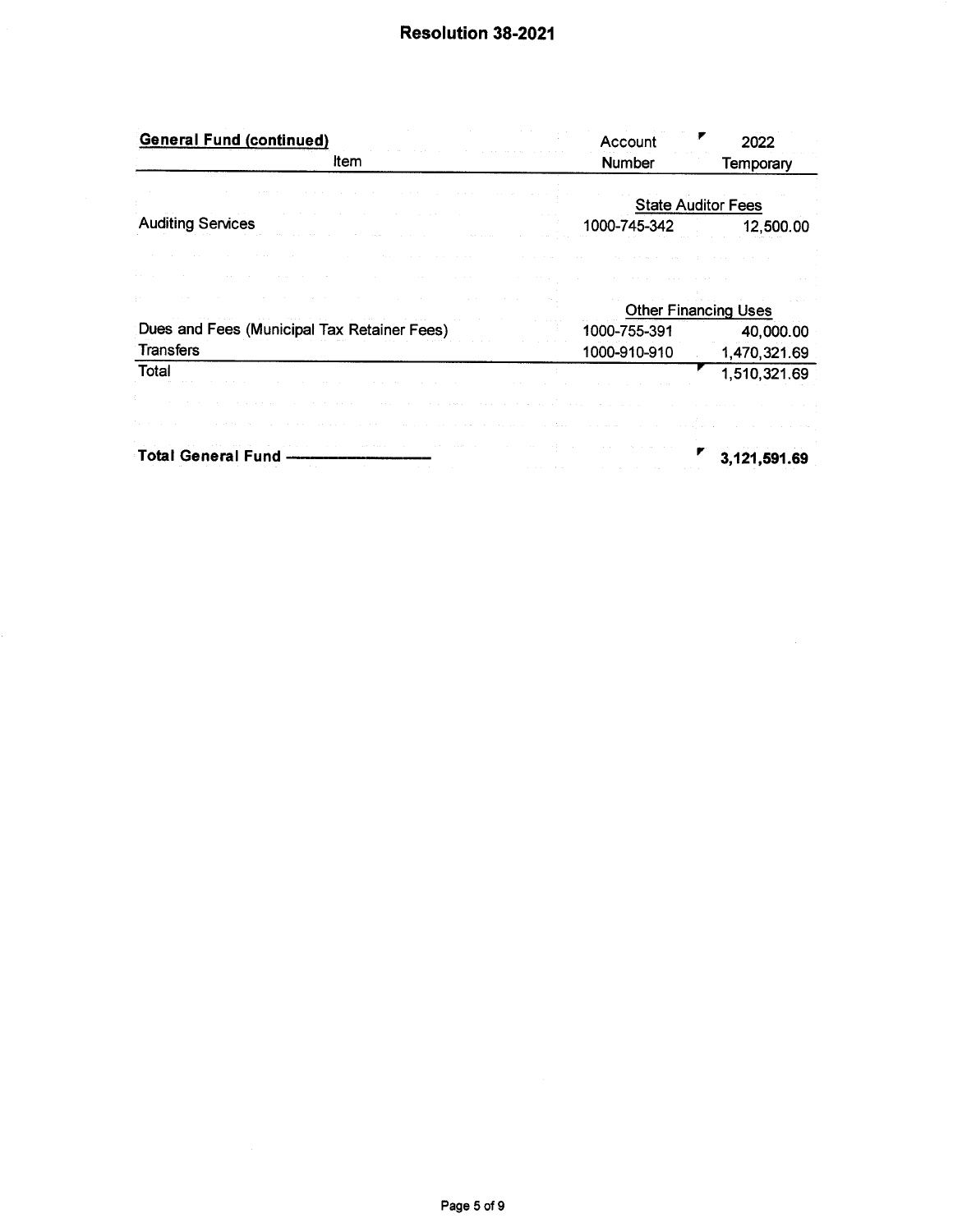### Resolution 38-2021

| <b>Special Revenue Funds</b>                              | ₽<br>Account                            | 2022       |
|-----------------------------------------------------------|-----------------------------------------|------------|
| Item                                                      | Number                                  | Temporary  |
|                                                           |                                         |            |
|                                                           | Transportation                          |            |
| Street Maintenance & Repair - Contractual Services        | 2011-620-399                            | 38,170.20  |
| <b>Total</b>                                              |                                         | 38,170.20  |
|                                                           |                                         |            |
|                                                           |                                         |            |
|                                                           | <b>State Highway</b>                    |            |
| Street Maintenance & Repair - Contractual Services        | 2021-620-399                            | 1,266.78   |
|                                                           |                                         |            |
|                                                           |                                         |            |
|                                                           |                                         |            |
|                                                           | Parks & Recreation                      |            |
| Parks and Rec - Contractual Services                      | 2041-320-399                            |            |
| Parks and Rec - Capital Outlay                            | 2041-320-590                            | 614.93     |
| Total                                                     |                                         | 614.93     |
|                                                           |                                         |            |
|                                                           |                                         |            |
|                                                           |                                         |            |
|                                                           | <b>Permissive Motor Vehicles</b>        |            |
| <b>Other-Other Contractual Services</b>                   | 2101-620-399                            | 597.02     |
|                                                           |                                         |            |
|                                                           |                                         |            |
|                                                           |                                         |            |
|                                                           | <b>Police Enforcement and Education</b> |            |
| Other Professional and Technical Services                 | 2271-110-349                            | 424.36     |
|                                                           |                                         |            |
|                                                           |                                         |            |
|                                                           |                                         |            |
|                                                           | Ohio Peace Off Ed and Enforce           |            |
| <b>Training Services</b>                                  | 2272-110-348                            | 515.00     |
|                                                           |                                         |            |
|                                                           |                                         |            |
|                                                           |                                         |            |
|                                                           | Housing                                 |            |
|                                                           |                                         |            |
| <b>Other Community Environment - Contractual Services</b> | 2901-490-399                            | 286,540.00 |
| <b>Other Salaries - Village Engineer</b>                  | 2901-710-139-1020                       | 10,000.00  |
| Ohio Public Employers Retirement System                   | 2901-710-211                            | 2,500.00   |
| Medicare                                                  | 2901-710-213                            | 750.00     |
| <b>Worker's Compensation</b>                              | 2901-710-225                            | 600.00     |
| Total                                                     |                                         | 300,390.00 |
|                                                           |                                         |            |
|                                                           |                                         |            |
|                                                           |                                         |            |
|                                                           | <b>TIF Fund</b>                         |            |
| <b>Other Water</b>                                        | 2903-539-990                            | 147,796.06 |
|                                                           |                                         |            |
|                                                           |                                         |            |
| <b>Total Special Revenue Funds-</b>                       |                                         | 489,774.35 |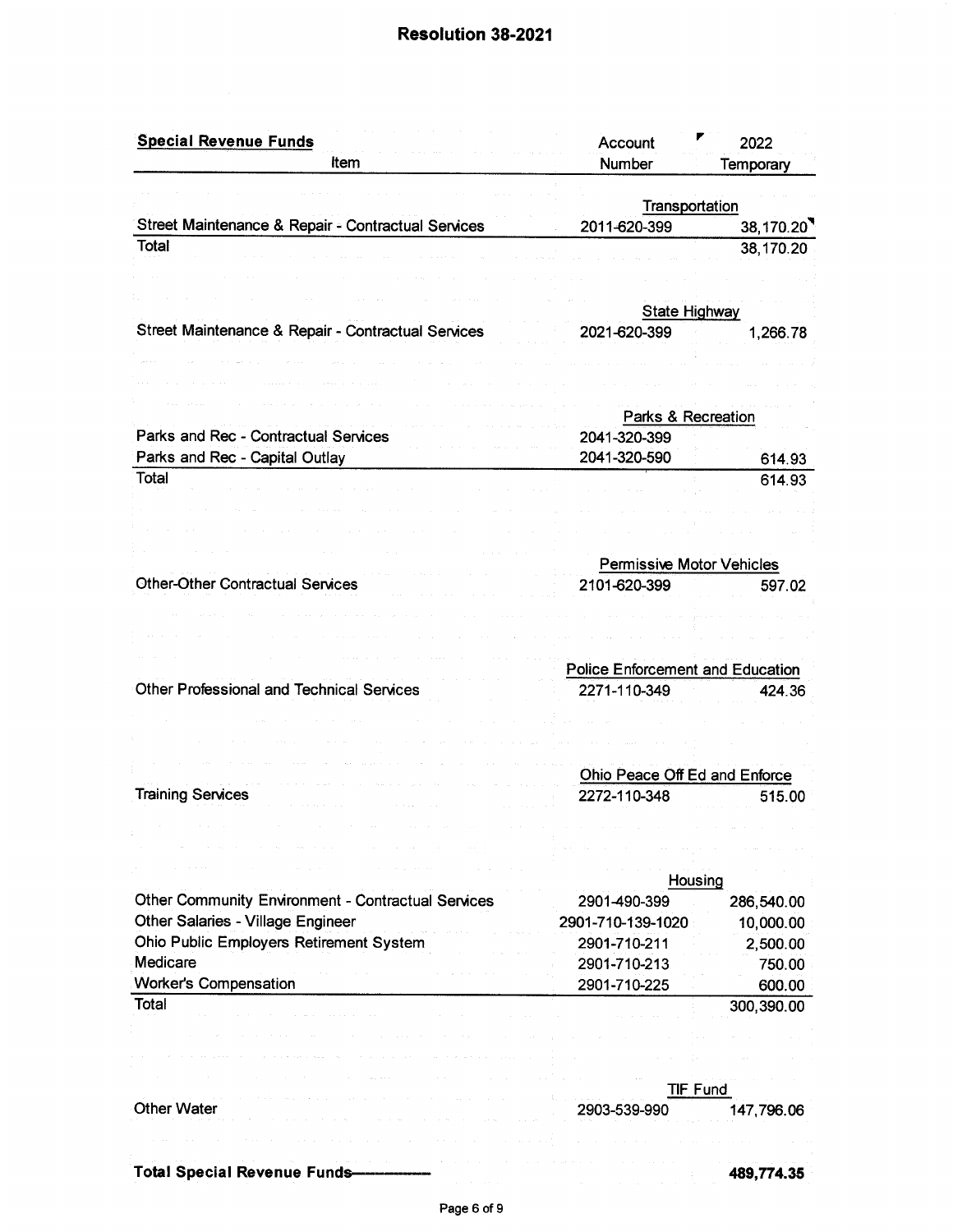| the contract of the contract<br><b>Debt Service Fund</b>                                                                                                                                                                                                                                                                                                                                                                                   | Account                                                    |                                                                                          |
|--------------------------------------------------------------------------------------------------------------------------------------------------------------------------------------------------------------------------------------------------------------------------------------------------------------------------------------------------------------------------------------------------------------------------------------------|------------------------------------------------------------|------------------------------------------------------------------------------------------|
| ltem                                                                                                                                                                                                                                                                                                                                                                                                                                       | <b>Number</b>                                              | Temporary                                                                                |
|                                                                                                                                                                                                                                                                                                                                                                                                                                            | the control of the state of the process of the state       | CRA Fund                                                                                 |
| and the first state of the control of the control of the control of the control of<br>The Committee of<br>Other Capital Outlay -<br>and the second company of the second company of the second company of the second company of the second company of the second company of the second company of the second company of the second company of the second company o<br>The Contractor<br>the control of the control of the<br>The County of | 3901-<br>the contract of the contract of                   | ,500.00                                                                                  |
|                                                                                                                                                                                                                                                                                                                                                                                                                                            | the contract of the contract of<br>the company of the com- | the contract of the con-                                                                 |
| the contract of the con-<br>and the company of the<br>the control of the control of the control of the control of the control of<br>the company of the com-                                                                                                                                                                                                                                                                                |                                                            | contractor of                                                                            |
| the control of the control of the control of the control of<br>Total Debt Service Funds--------<br>the company of the company of the company of the company of the company of the company of the company of the company of the company of the company of the company of the company of the company of the company of the company<br>the control of                                                                                         | the company's company's company's                          | the control of the control of the control of the<br>1.00<br>the company's company's com- |

 $\mathcal{L}^{\text{max}}_{\text{max}}$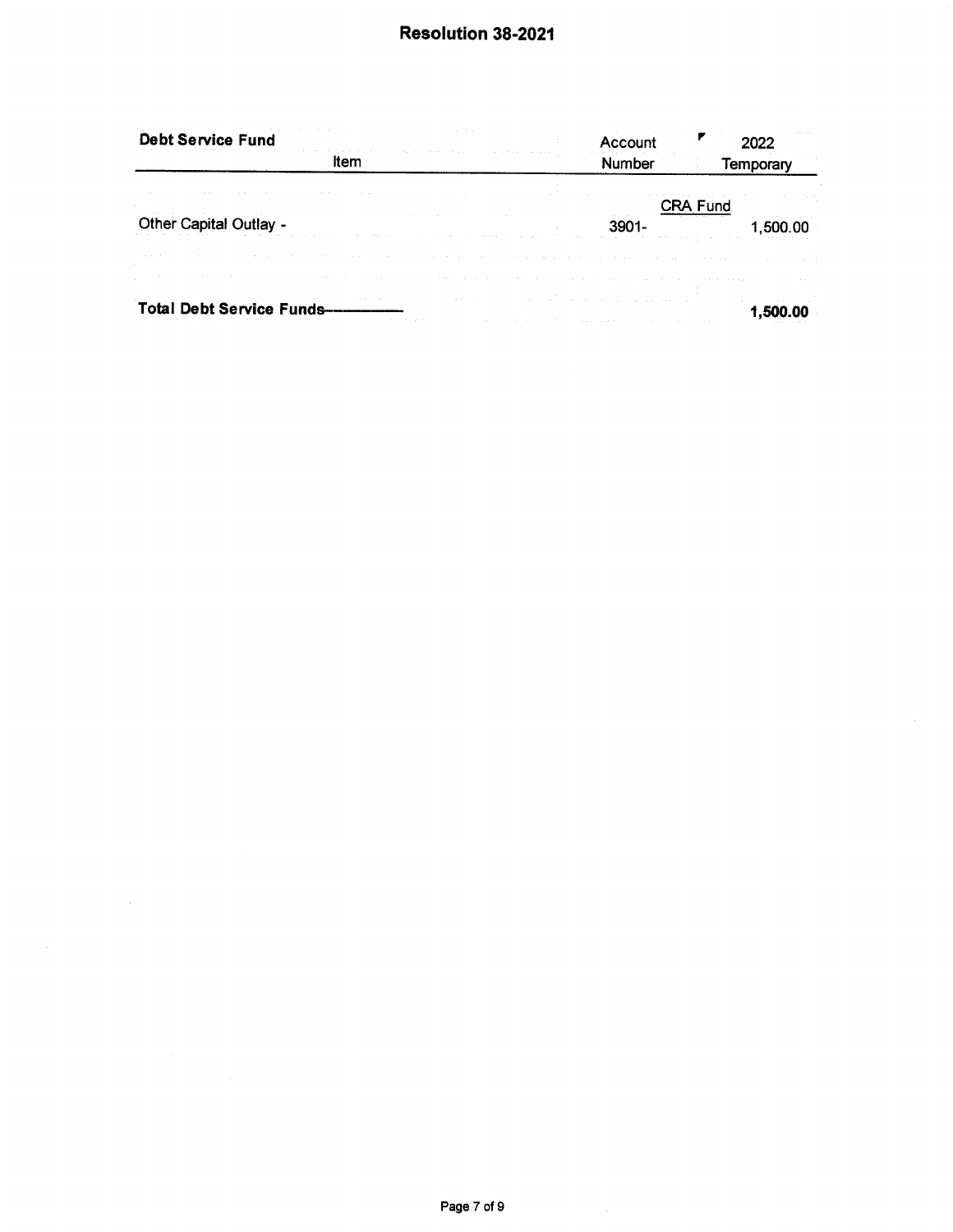## Resolution 38-2021

| <b>Enterprise Funds</b>                                  | ₽<br>Account       | 2022       |
|----------------------------------------------------------|--------------------|------------|
| Item                                                     | Number             | Temporary  |
|                                                          |                    |            |
|                                                          | <b>Water Fund</b>  |            |
| Salary (Fiscal Officer - 25%)                            | 5101-532-121       | 18,200.00  |
| Salary (Administrative Assistant 35% FT)                 | 5101-532-122       | 14,750.00  |
| <b>OPERS - 14%</b>                                       | 5101-532-211       | 6,000.00   |
| Medicare - 2%                                            | 5101-532-213       | 1,250.00   |
| Medical/Hospitalization -                                | 5101-532-220       | 5,000.00   |
| <b>Bureau of Workers Compensation</b>                    | 5101-532-225       | 1,000.00   |
| <b>Billing Postage</b>                                   | 5101-532-322       | 5,000.00   |
| Contractual Services (Fund Balance Program & Itron Unit) | 5101-532-397       | 10,000.00  |
| Salary - Administrator                                   | 5101-539-131-1030  | 7,000.00   |
| Salary - (Plant Operator - 50%)                          | 5101-539-190-1008. | 30,000.00  |
| Salary - (Plant Superintendent - 50%)                    | 5101-539-190-1009  | 41,600.00  |
| Salary - (Plant Operator - 50%) Full Time                | 5101-539-190-1010  | 30,000.00  |
| Salary - (Plant Operator - 50%) Full Time                | 5101-539-190-1011  | 30,000.00  |
| Salary - (Village Engineer)                              | 5101-539-190-1020  | 6,000.00   |
| <b>OPERS - 14%</b>                                       | 5101-539-211       | 22,000.00  |
| Medicare - 2%                                            | 5101-539-213       | 3,000.00   |
| Medical/Hospitalization -                                | 5101-539-220       | 20,000.00  |
| Bureau of Workers Comp.                                  | 5101-539-225       | 4,500.00   |
| Employee Reimbursements (Uniforms, Milage, etc.)         | 5101-539-250       | 2,000.00   |
| Electricity                                              | 5101-539-311       | 100,000.00 |
| Telephone                                                | 5101-539-321       | 4,000.00   |
| <b>Engineering Services</b>                              | 5101-539-346       | 25,000.00  |
| Professional & Technical (Record Retention)              | 5101-539-349       | 1,000.00   |
| Property & Liability Insurance                           | 5101-539-351       | 5,000.00   |
| Dues, Banking & License Fees                             | 5101-539-391       | 4,000.00   |
| <b>Contractual Services</b>                              | 5101-539-399       | 50,000.00  |
| <b>Operating Supplies &amp; Materials</b>                | 5101-539-420       | 80,000.00  |
| Repairs & Maintenance                                    | 5101-539-430       | 150,000.00 |
| Plant Expansion (tap fees collected for expansion)       | 5101-539-530       |            |
| <b>Other Capital Outlay</b>                              | 5101-539-590       | 50,000.00  |
| Other Deposits Refunded (Talbott Payments)               | 5101-539-610       | 500.00     |
| Other-Other                                              | 5101-539-690       | 19, 197.04 |
| Land & Buildings                                         | 5101-730-530       |            |
| Accounting & Legal Fees (Solicitor Fees)                 | 5101-750-341       | 5,000.00   |
| Principal - (Vinton County - Waterline)                  | 5101-850-710-1007  | 85,000.00  |
| Interest - (Vinton County - Waterline)                   | 5101-850-710-1007  | 15,000.00  |
| Principal - (OWDA - Water Plant)                         | 5101-850-710-2000  | 115,000.00 |
| Interest - (OWDA - Water Plant                           | 5101-850-710-2000  | 25,000.00  |
| Total                                                    |                    | 990,997.04 |
|                                                          |                    |            |